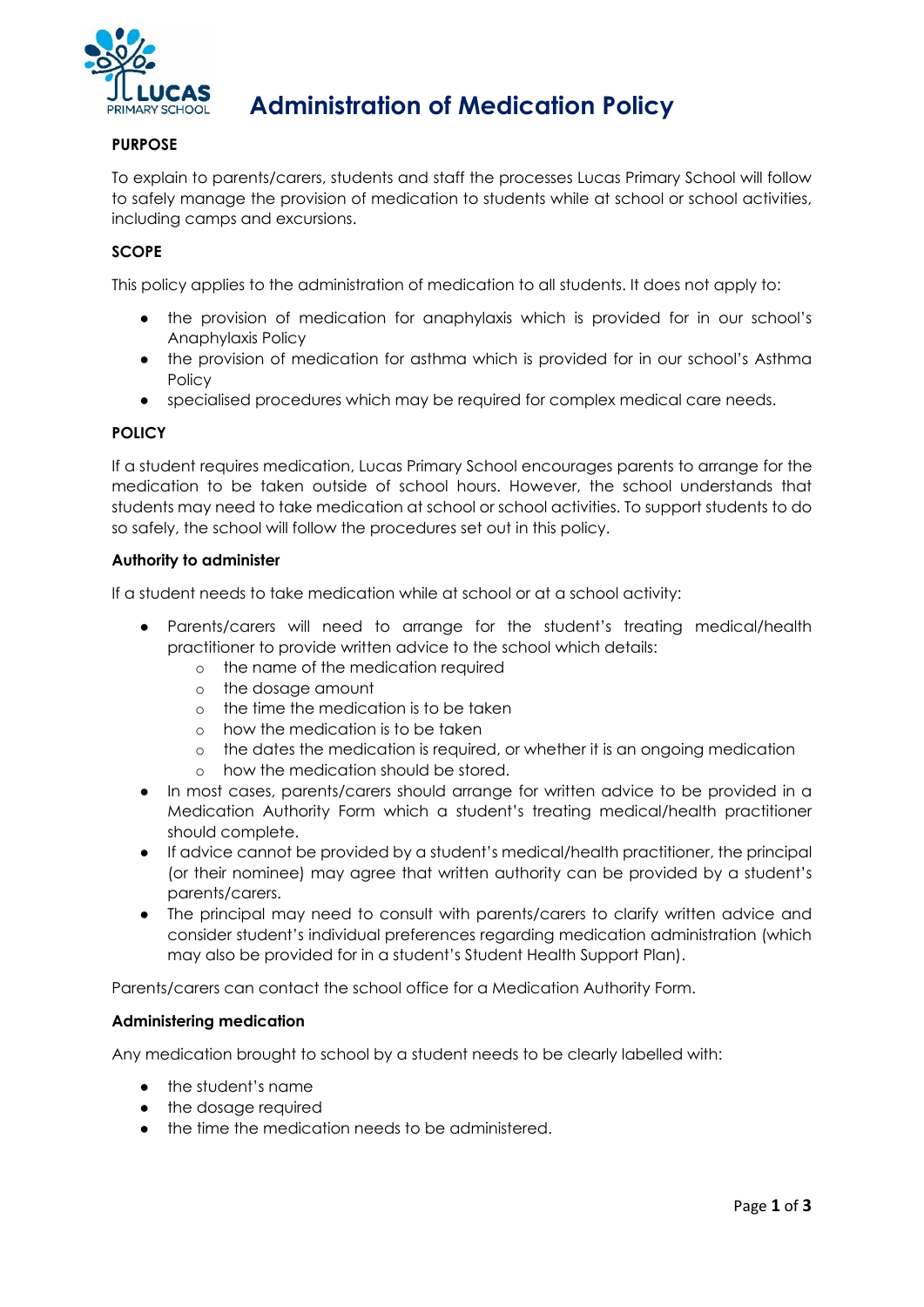Parents/carers need to ensure that the medication a student has at school is within its expiry date. If school staff become aware that the medication a student has at school has expired, they will promptly contact the student's parents/carers who will need to arrange for medication within the expiry date to be provided.

If a student needs to take medication at school or a school activity, the principal (or their nominee) will ensure that:

- 1. Medication is administered to the student in accordance with the Medication Authority Form so that:
	- the student receives their correct medication
	- in the proper dose
	- via the correct method (for example, inhaled or orally)
	- at the correct time of day.
- 2. A record is kept of medicine administered to a student.
- 3. The teacher in charge of a student at the time their medication is required:
	- is informed that the student needs to receive their medication
	- if necessary, release the student from class to obtain their medication.

#### *Self-administration*

In some cases it may be appropriate for students to self-administer their medication. The principal may consult with parents/carers and consider advice from the student's medical/health practitioner to determine whether to allow a student to self-administer their medication.

If the principal decides to allow a student to self-administer their medication, the principal may require written acknowledgement from the student's medical/health practitioner, or the student's parents/carers that the student will self-administer their medication.

## **Storing medication**

The principal (or their nominee) will put in place arrangements so that medication is stored:

- securely to minimise risk to others
- in a place only accessible by staff who are responsible for administering the medication
- away from a classroom (unless quick access is required)
- away from first aid kits
- according to packet instructions, particularly in relation to temperature.

For most students, Lucas Primary School will store student medication in the first aid room or in the staff refrigerator.

The principal may decide, in consultation with parents/carers and/or on the advice of a student's treating medical/health practitioner:

- that the student's medication should be stored securely in the student's classroom if quick access might be required
- to allow the student to carry their own medication with them, preferably in the original packaging if:
	- o the medication does not have special storage requirements, such as refrigeration
	- o doing so does not create potentially unsafe access to the medication by other students.